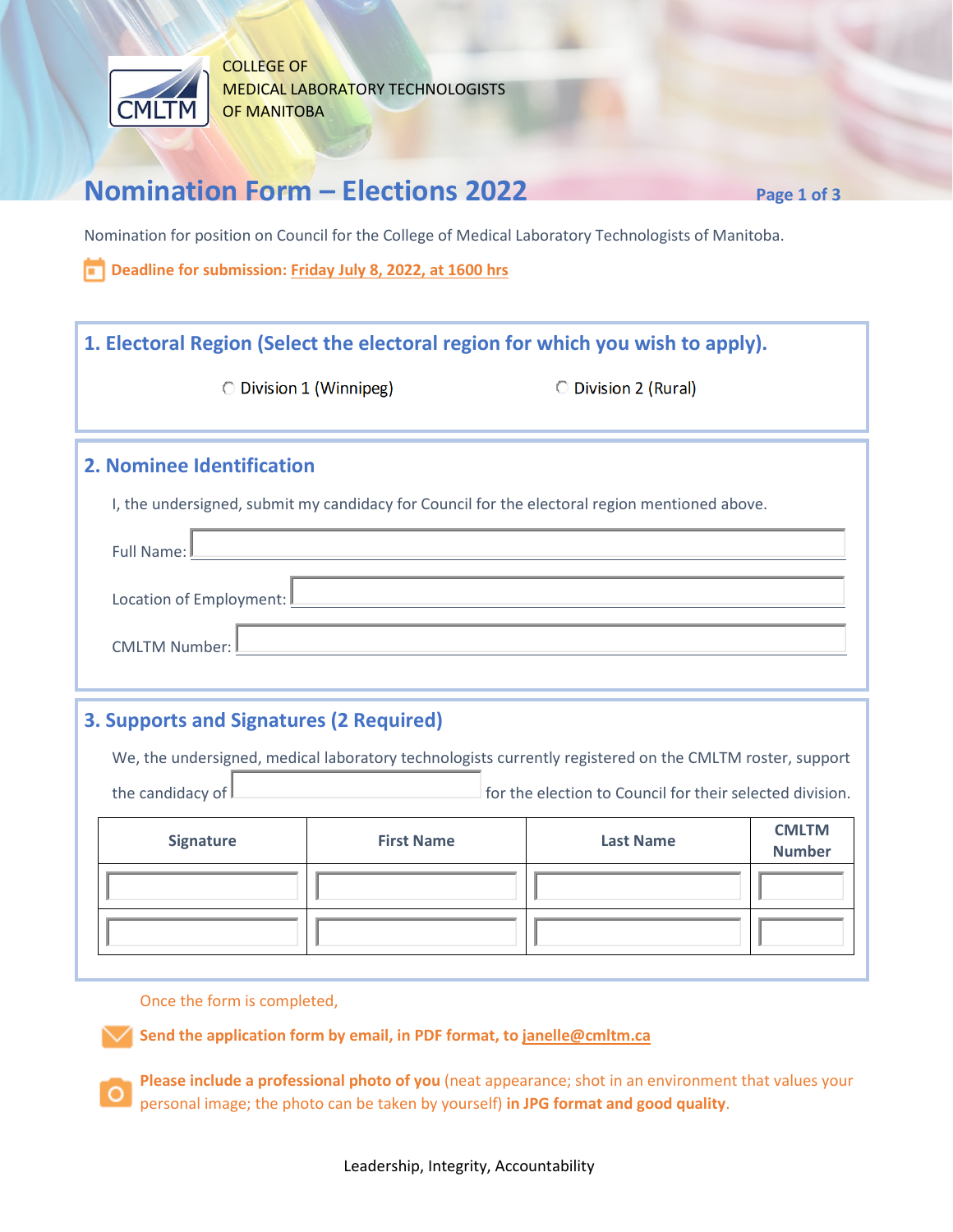

COLLEGE OF MEDICAL LABORATORY TECHNOLOGISTS OF MANITOBA

# **Nomination Form – Elections 2022** Page 2 of 3

#### **4. Nominee Profile**

The following information will be used to develop a profile for sharing with CMLTM members by posting on the website during the election process.

Please provide a short overview (maximum 200 words) of your academic and professional achievements.

#### **Statement of Intent**

(Please include an explanation of why you are interested in serving as a CMLTM Council member.)

**Volunteer and/or Professional Activities** 

(Please include past or present experiences on Boards, Councils, or Committees.)

**Special Skills, Abilities, and Experiences**

(Please include those that you believe will benefit the CMLTM Council or its Committees.)